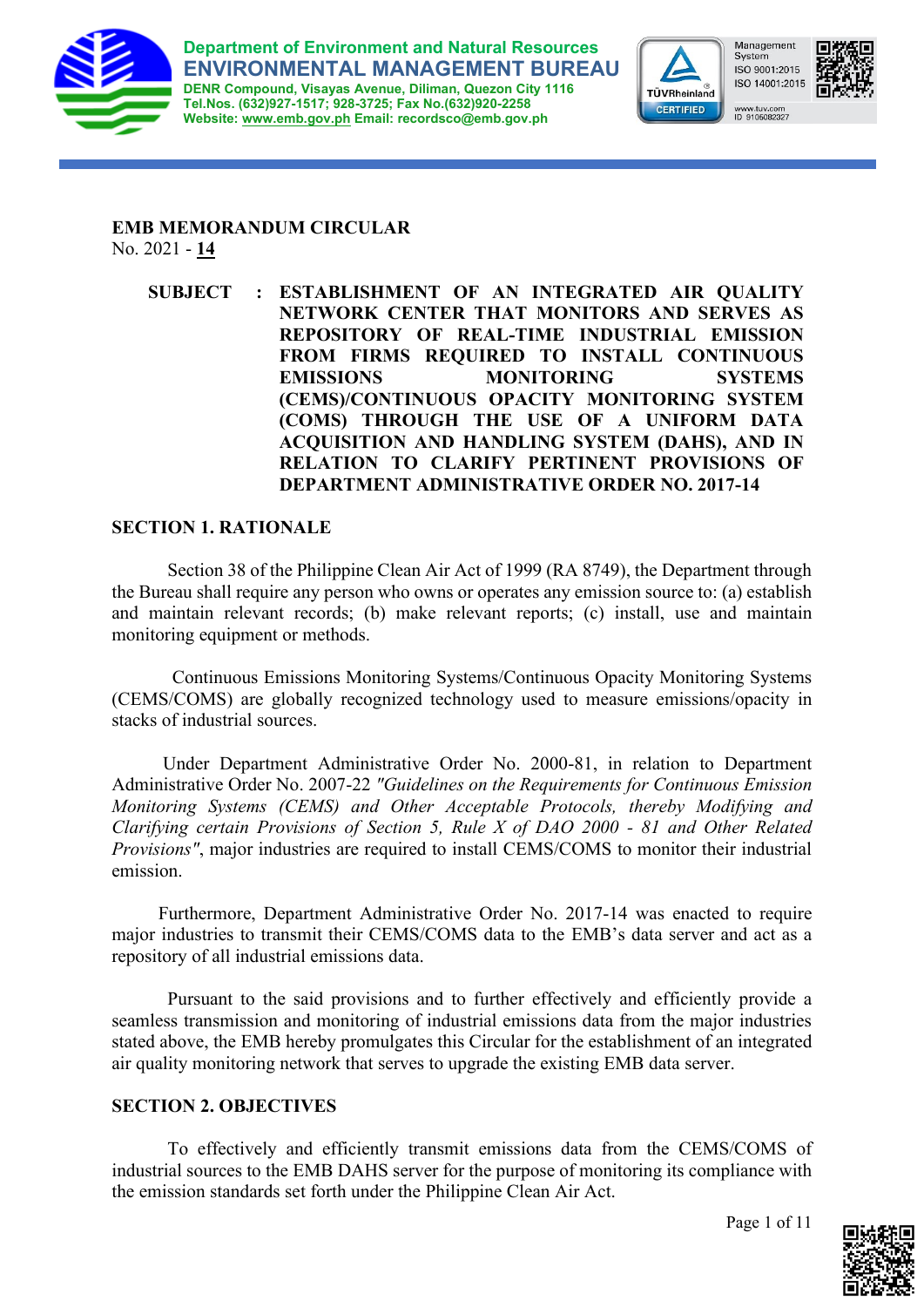To clarify paragraph 2, Section 3 of Department Administrative Order No. 2017-14 on the number of minutes in the hourly transmission of data and the mode of transmission of data from industrial sources to the EMB data server.

# **SECTION 3. DEFINITION OF TERMS**

- a. **Excess Emission**  the emission concentration recorded by CEMS/COMS which exceeds any applicable emission limits or standards pursuant to Section 19 of RA 8749. The said excess emission shall be considered as actual exceedance under Section 45 thereof.
- b. **Data Acquisition and Handling System (DAHS)**  the CEMS hardware and software components that take the output from the analyzers, combine it with other information, compute emissions.
- c. **Startup**  the setting-in of operation of an affected facility for any purpose. The end of the startup period shall begin upon the return to the normal operating condition of an Air Pollution Source Equipment/Installation (APSEs/APSIs) from a shutdown and/or malfunction state, such as but not limited to the following: return of power supply to the Grid/In-House; return to normal operation or manufacturing condition.
- d. **Show Cause Order (SCO)** an order issued by the Bureau, or any of its authorized representatives, apprising the firm subject of the complaint, indicating the acts or omissions being complained of, and requiring them to explain the said acts or omission.
- e. **Shutdown**  the cessation of operation of an affected facility for any purpose.
- f. **Malfunction**  any sudden, infrequent, and not reasonably preventable failure of air pollution control equipment, process equipment, or a process to operate in a normal or usual manner. Provided, that failures caused in part by poor maintenance or careless operation are not malfunctions.
- g. **Zero-Data Loss** a configuration in the system to preserve the data by having a buffer of at least 60 days in the event that a communication cannot be established.

# **SECTION 4. INTEGRATION AND CONFIGURATION OF THE EMB'S DATA SERVER THROUGH THE USE OF DATA ACQUISITION AND HANDLING SYSTEM (DAHS)**

The EMB-Central Office (EMB-CO) shall have the authority to access the DAHS server of all EMB-ROs and shall be responsible for integrating every regional DAHS server. To do this, the EMB-ROs shall ensure that their DAHS server is compatible with the DAHS server used by the EMB-CO.

All EMB-ROs shall establish a secured infrastructure to receive and store CEMS/COMS data. The EMB-RO shall reconfigure their DAHS server to automatically send a Show Cause Order (SCO) in the event of any exceedance and/or failure to comply with the data capture rate as mentioned in *Annex A*.

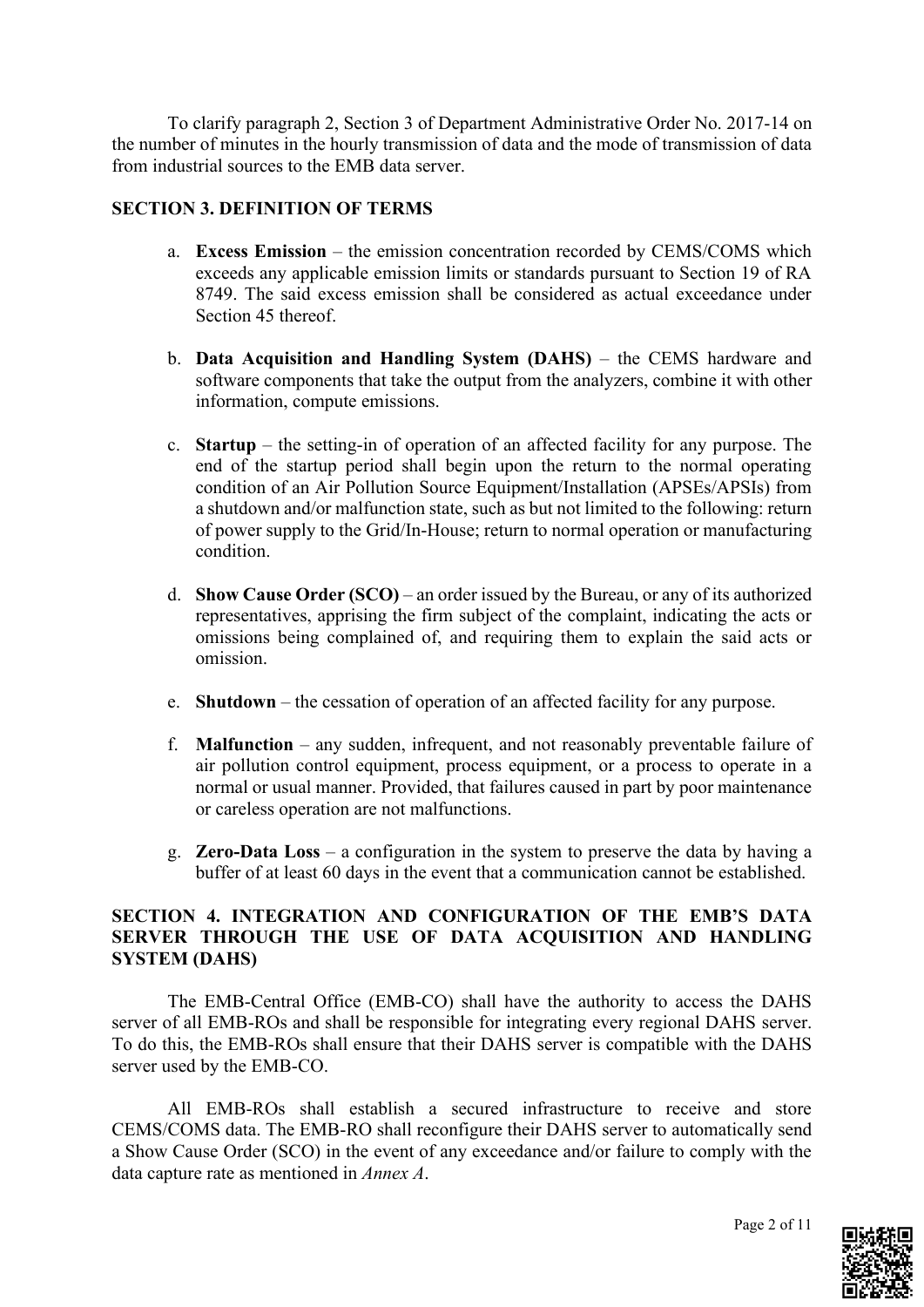# **SECTION 5. MODE OF DATA TRANSMISSION**

To effectively monitor the emissions data being transmitted to the EMB FTP server, the EMB-RO shall require the industries' to transmit CEMS/COMS data to the EMB-DAHS server for *validation*. The validation process shall check compliance of said data with the emission standards and the veracity of data submitted, among others. Thereafter, the EMB-RO shall forward the said data to the EMB-CO FTP server for record-keeping.

Further, the EMB-RO shall require all firms operating CEMS/COMS to transmit (in real-time) the data based on the standards set herein:

| <b>Parameter</b><br>(mg/Ncm)                                        | <b>Data Transmission</b> | 1-hour equivalent based<br>on DAO No. 2017-14 |
|---------------------------------------------------------------------|--------------------------|-----------------------------------------------|
| Gases (CO, NOx as NO <sub>2</sub> , SOx as   Every five (5) minutes |                          | $12 \times 5$ -minutes                        |
| $SO_2$ ) and Particulate Matter (PM) **                             |                          |                                               |
| Opacity $*$                                                         | Every five $(5)$ minutes | 12 x 5-minutes                                |

\*Unit of measurement: Percent (%)

\*\*Should be expressed in milligrams per normal cubic meter corrected to standard oxygen as prescribed by EMB.

The EMB-RO, through their Planning and Information System Management Unit (PISMU), shall coordinate with the concerned firms to facilitate the secured connection of the CEMS/COMS DAHS to the EMB DAHS server. The transmission of data shall be configured to have Zero-Data Loss. Also, the EMB-RO shall ensure that the concerned firms will comply with the requirements under Annex A and Annex B of this Circular.

# **SECTION 6. DETERMINATION OF EXCEEDANCE THROUGH THE USE OF EXCESS EMISSION AVERAGING TIME**

The DAHS shall automatically determine the excess emission averaging time and thereafter compare with the applicable standards the following excess emission averaging time as set forth below:

- (1) **Opacity:** Excess emissions are defined as **any rolling five-minute period during which the average opacity of emissions exceeds 20 percent opacity.** Provided, (1) that the opacity limit herein before prescribed shall not apply to the emission of dark smoke for less than five (5) minutes in a period of one (1) hour; (2) that the total period of such emission shall not exceed an aggregate of fifteen (15) minutes in any twenty-four (24) hours;
- (2) **Oxides of Sulfur as Sulfur Dioxide (SOX as SO2):** Excess emissions (for facilities using CEMS) are defined as **any rolling three-hour period during which the average emissions (rolling arithmetic average of three contiguous one-hour periods, reported every 5-minutes)** of  $SO<sub>X</sub>$  as  $SO<sub>2</sub>$  exceed the applicable standards;
- (3) **Oxides of Nitrogen as Nitrogen Dioxide (NOX as NO2):** Excess emissions (for facilities using CEMS) are defined as **any rolling three-hour period during which the average emissions (rolling**

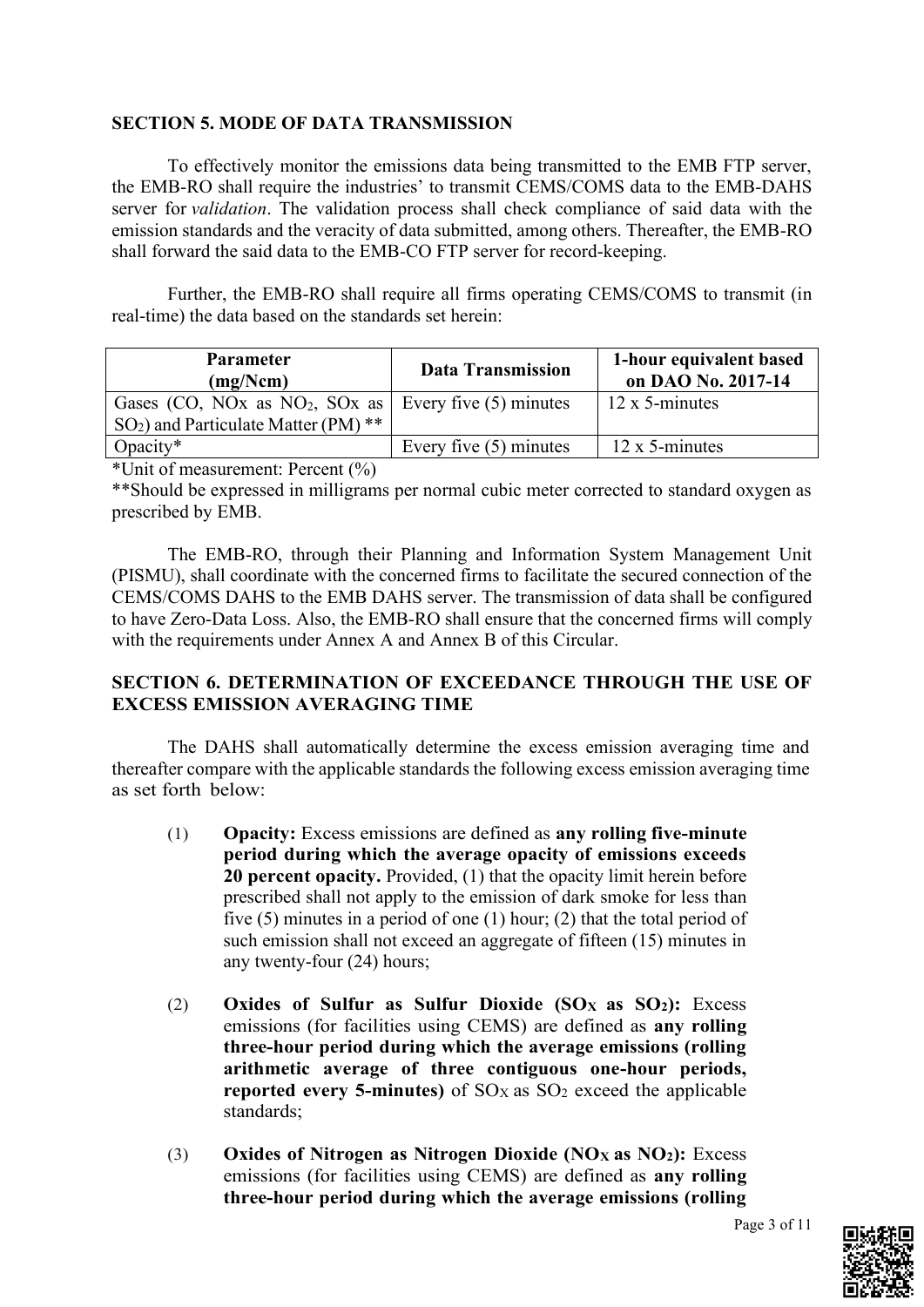**arithmetic average of three contiguous one-hour periods, reported every 5-minutes)** exceed the applicable  $NO<sub>X</sub>$  as  $NO<sub>2</sub>$ standards;

- (4) **Particulate Matter (PM):** Excess emissions (for facilities using CEMS that measures PM) are defined as **any rolling one-hour period during which the average emissions (rolling arithmetic average of one-hour period, reported every 5-minutes)** exceed the applicable standards; and
- (5) **Carbon Monoxide (CO):** Excess emissions (for facilities using CEMS) are as **any rolling 4-hour period during which the average emissions (rolling arithmetic average of four contiguous one-hour periods, reported every 5-minutes)** exceed the applicable standards.

Any of the above excess emission shall be considered exceedance in the applicable emission standards stated under the Philippine Clean Air Act, provided that the emission exceedance shall not apply during periods of **start-up, shutdown, and malfunction.** 

In the case of emission exceedance, only positive Integer shall be considered and Truncate any decimal parts (See Annex C)

# **SECTION 7. ACTIONS TAKEN IN CASE OF EXCEEDANCE**

In the event of any exceedance detected by the EMB DAHS server (based on the Excess Emission Averaging Time), the system will automatically send an SCO directly to the owner or permit holders of the PTO, through email. Provided that, the firm(s) concerned may submit their explanation in writing within 24 hours upon receipt of the SCO, otherwise, nonsubmission of the explanation shall mean that the exceedance is considered as a legitimate exceedance, and shall therefore be elevated to the Pollution Adjudication Board for the imposition of penalty.

The issuance of an SCO shall be on a per pollutant basis. Single or multiple excess emissions recorded within the day shall constitute only one (1) SCO. As used in this Circular, one day shall start from midnight to midnight of the following day (0000H to 2400H). Any excess emission that cuts through the following day shall be recorded to the day where the majority of the exceedance took place. *(See Annex C)*

#### **SECTION 8. DATA MANAGEMENT**

The EMB-RO shall ensure that all firms operating a CEMS/COMS provide a permanent record of emissions and process parameters.

The EMB-RO shall require the owners or operators, subject to the provisions of DAO No. 2000-81, to maintain at least five (5) years of their record for inspection. The record shall be made available upon the validation of the EMB and shall include the following:

- 1. Occurrence and duration of any start-up, shutdown, or malfunction in the operation of any source or control facility;
- 2. Audits, performance testing, evaluations, calibration checks, adjustments

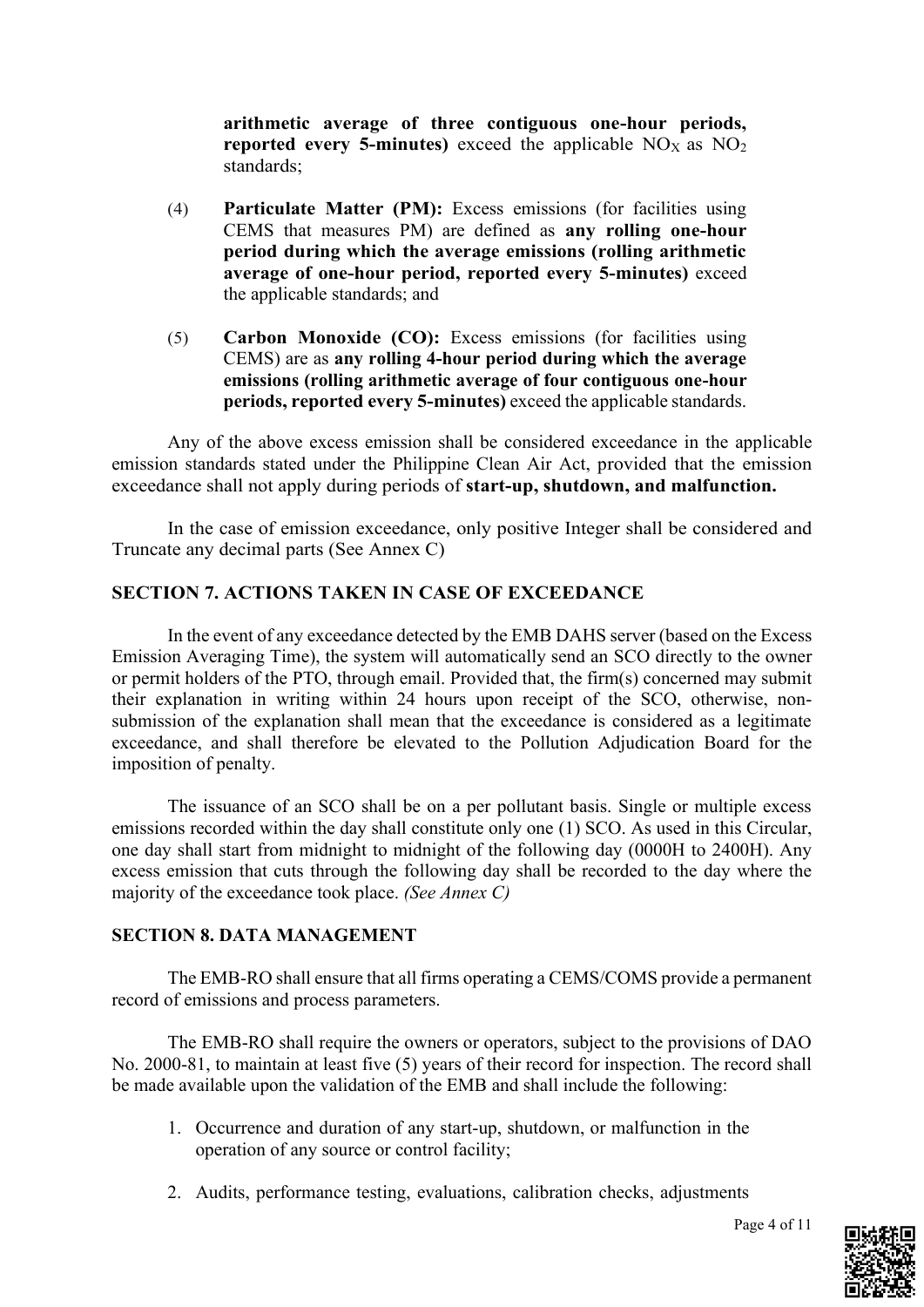and maintenance of any continuous emission monitors that have been installed pursuant to Rule X, Section 5 of DAO No. 2000-81 and other applicable provisions stated under 40 CFR Part 60 Appendix B;

3. The measurements shall comply with at least 75% data capture rate to become valid subject to the audits (RATA, RAA, CGA, etc.) as stated in the Quality Assurance and Quality Control Plan of the CEMS/COMS; and

Further, the EMB-RO shall ensure that the CEMS/COMS data sent by the firms will not be tampered or altered. Any tampered or altered data transmitted to the DAHS server of the EMB-RO shall warrant an automatic issuance of a Notice of Violation under existing laws and regulations*.*

#### **SECTION 9. PERIOD OF COMPLIANCE**

All EMB-ROs are given one (1) year from the issuance of this Memorandum Circular to establish and enhance their Air Quality Monitoring Network and connect it to the EMB-CO's DAHS server.

Furthermore, the EMB-ROs shall ensure the firms' compliance with their submitted commitment plans in the transmission of their data to the EMB DAHS server. Likewise, for the firms that were not able to submit any commitment plans, the EMB-ROs are given one (1) year from the issuance of this Circular to connect the said firms' DAHS to the EMB DAHS server.

The failure of major industries to transmit data from its CEMS/COMS to the EMB online information database system as stated under Department Administrative Order No. 2017-14 is considered a violation of the rules and regulations relating to the Philippine Clean Air Act and shall be punishable under Section 47 of Republic Act No. 8749.

#### **SECTION 10. SEPARABILITY CLAUSE**

If any provision of this Circular is declared not constitutional or not valid, the same shall not affect the validity of the other provisions.

#### **SECTION 11. REPEALING CLAUSE**

EMB Memorandum Circular No. 2020-003 is hereby superseded. All other issuances, orders, and instructions inconsistent herewith are hereby repealed or modified accordingly.

#### **SECTION 12. EFFECTIVITY**

This Memorandum Circular shall take effect fifteen (15) days after its publication in a newspaper of general circulation and upon acknowledgement of receipt of a copy thereof by the Office of the National Administrative Register (ONAR), UP Law Center.

Issued this 16th day of August 2021.

**LIAM P. CUÑADO** Director

Page 5 of 11

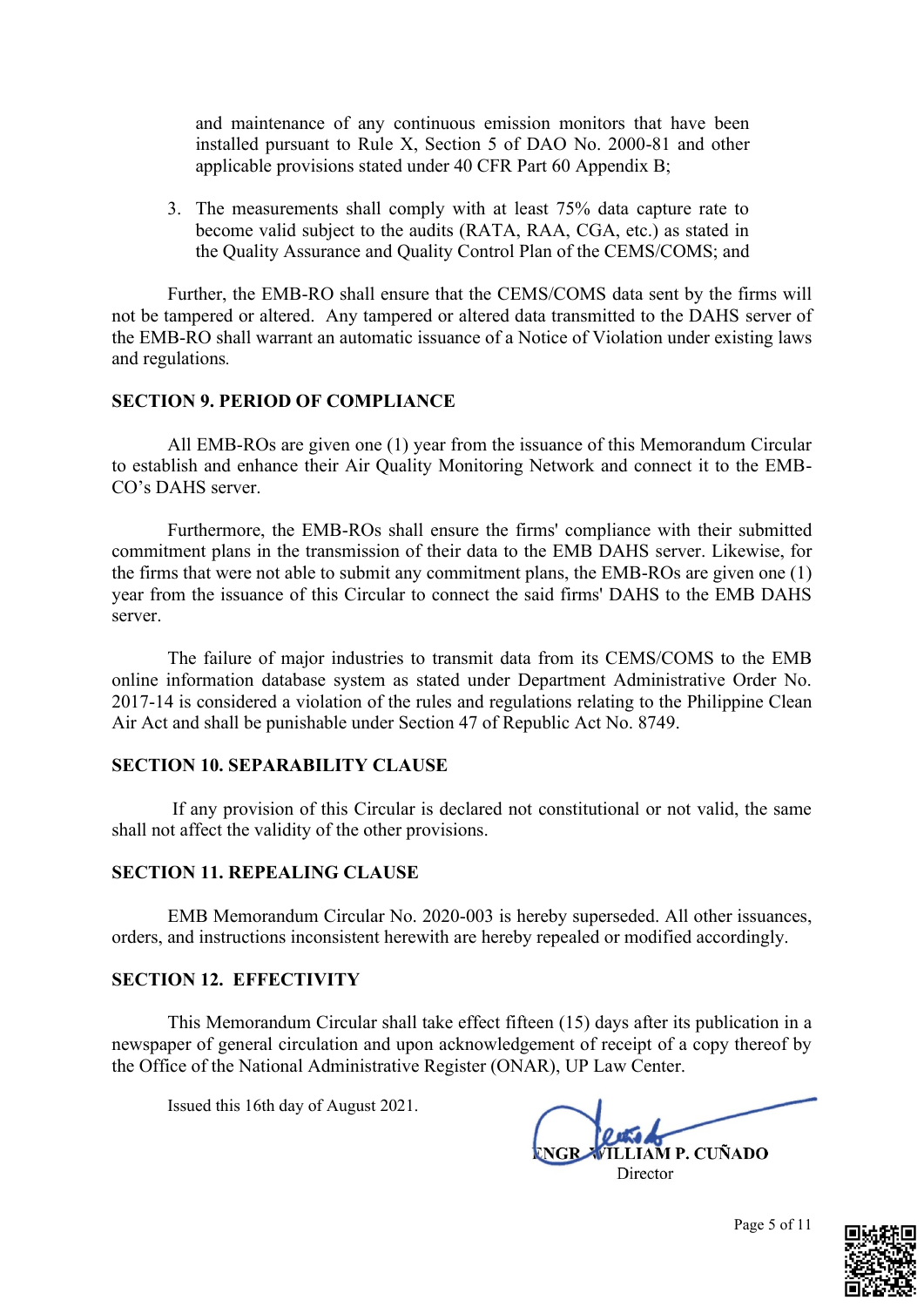# **ANNEX A**

#### **PREREQUISITES FOR FIRMS WITH CEMS / COMS TO EMB DAHS**

The industry:

- a. Has installed CEMS / COMS pursuant to DAO 2000 81 and DAO 2007 22;
- b. Has to enter Memorandum of Agreement (MOA) between Third-Party Service Provider regarding Network Security and Data Privacy.
- c. Has the necessary DAHS capable of interfacing with the EMB DAHS client-server application through TCP/IP, Virtual Private Network (VPN) or other secured data communication protocol as approved by the EMB;
- d. Will allow the transmittal of CEMS / COMS data from the CEMS-DAHS to the EMB DAHS based on the settings prescribed by the EMB;
- e. Will follow the prescribed diagram / framework for CEMS / COMS data communication. Please see Annex B;
- f. Has a reliable internet subscription;
- g. Will allow the communication of EMB DAHS on their network's firewall;
- h. Will submit the following information to the EMB as part of the documentation needed for the EMB CEMS / COMS Registry;
	- 1. Company Name
	- 2. Address
	- 3. Names of Pollution Control Office (PCO) and Managing Head of the Company
	- 4. Contact Details (Contact Number and Official E-mail Address for the Alert Notifications)
	- 5. CEMS Details to include the following:
		- CEMS Type (extractive or in-situ)
		- Location of Installation
		- Brand and Model
		- Parameter Measured
		- Mode of Connection to DAHS (analog or digital)
- i. Fixed IP address of DAHS which will transmit data to EMB DAHS.
- j. Shall have procedures and protocols in cases of excess emission, pollution control device breakdown and other related emergency conditions that may affect the emission.
- k. Data capture rate:

75% of Hourly (minimum 45 mins / hr),

Daily (minimum 18 hrs / day)

l. Data Loss guidelines:

For internet failure: CEMS analyzer should be capable of storing the data without tampering. When the internet returns, the CEMS analyzer should be capable of immediately polling missing data to EMB DAHS.

For System Breach: the firm should be equipped with local and cloud backup facilities.

For power failure: Firm should be equipped with an Uninterruptable Power Supply (UPS) and other engineering means.

For CEMS malfunction: the firm should conduct immediate stack sampling within 5 days. Subject to EMB audit.

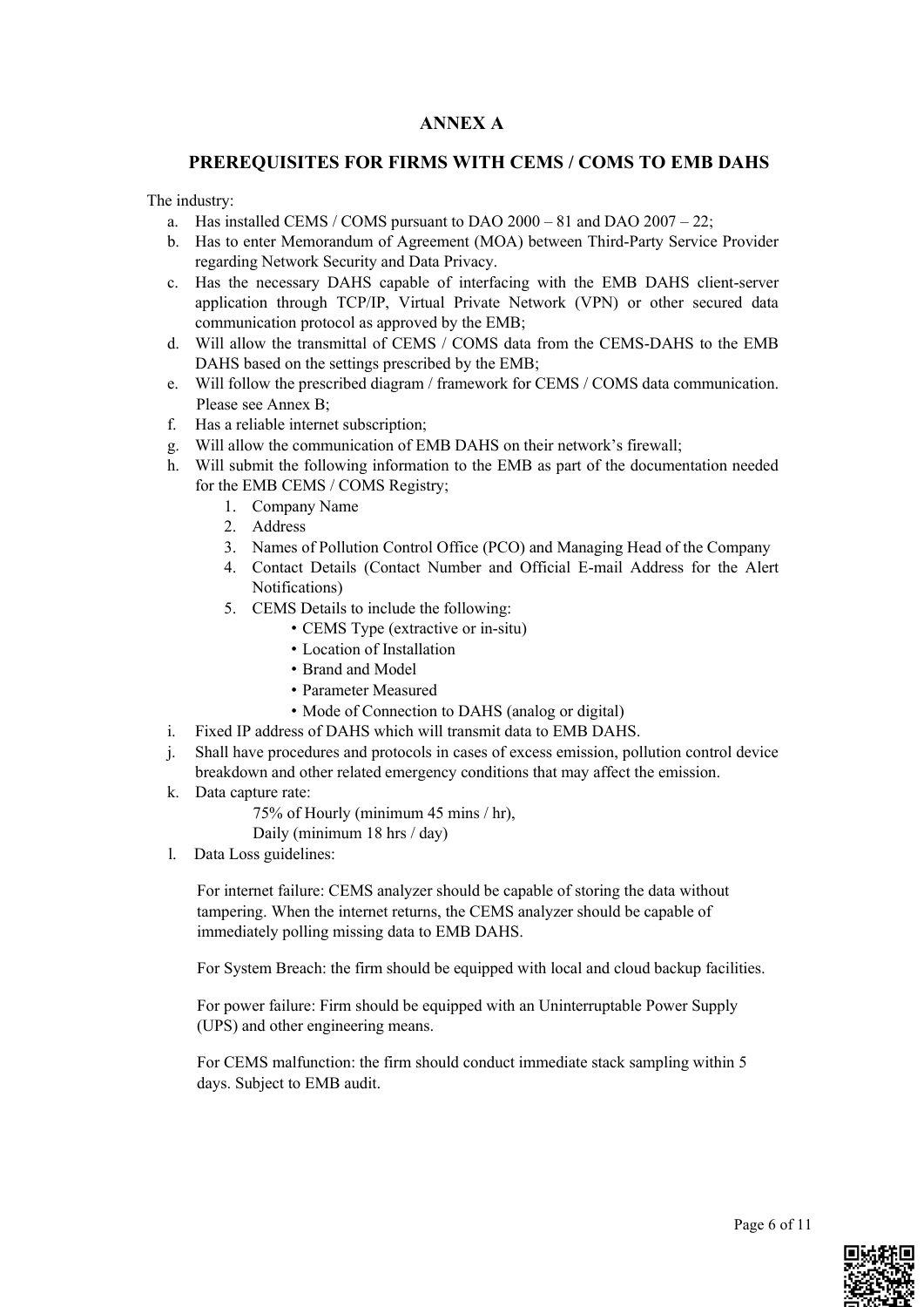

# **ANNEX B**

# **PRESCRIBED FRAMEWORK FOR EMB AIR QUALITY NETWORK OPERATION CENTER**

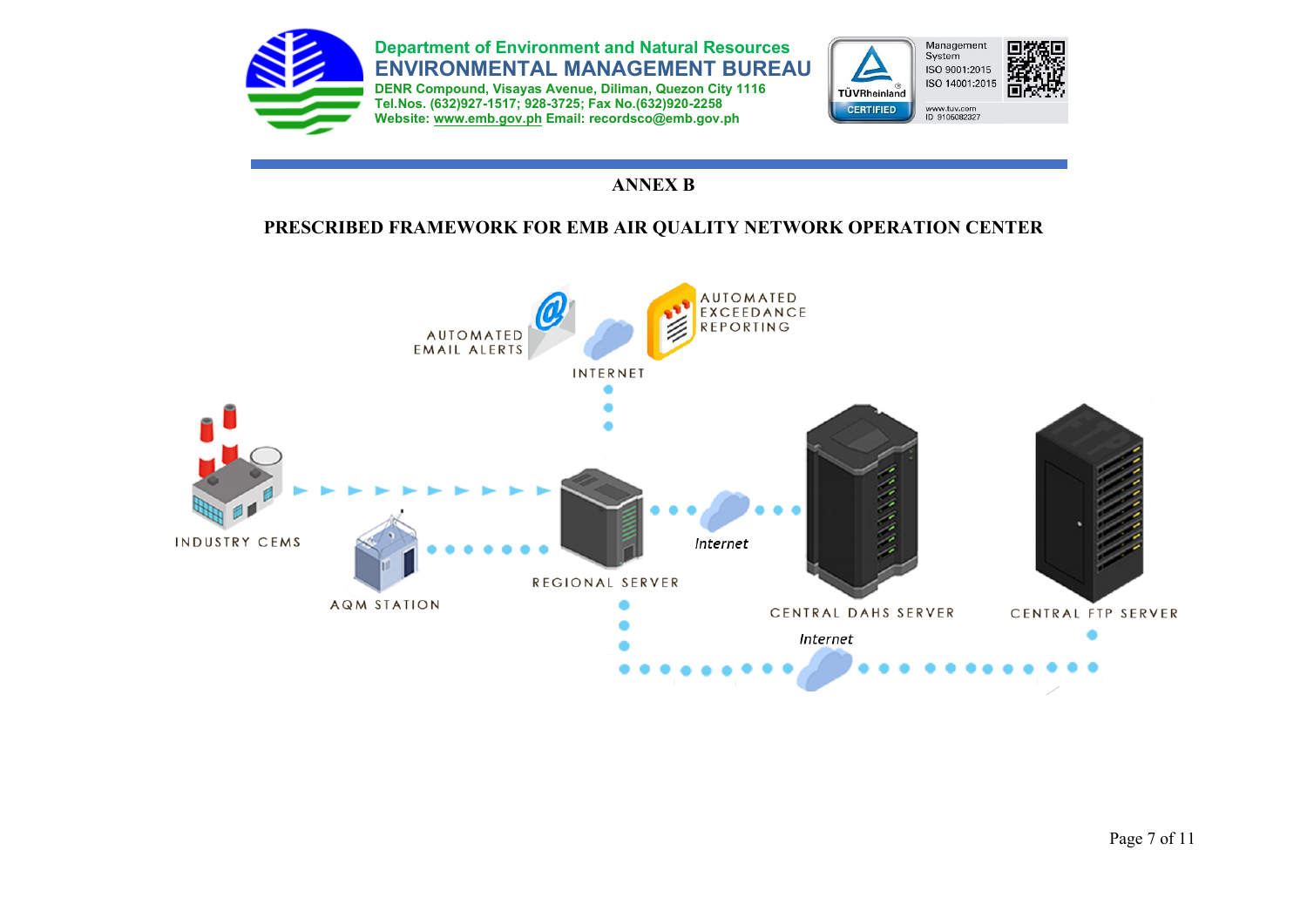

**Department of Environment and Natural Resources ENVIRONMENTAL MANAGEMENT BUREAU**

**DENR Compound, Visayas Avenue, Diliman, Quezon City 1116 Tel.Nos. (632)927-1517; 928-3725; Fax No.(632)920-2258 Website: [www.emb.gov.ph](http://www.emb.gov.ph/) Email: recordsco@emb.gov.ph**



Management<br>System ISO 9001:2015 ISO 14001:2015



www.tuv.com<br>ID 9105082327

# **ANNEX C**

# **DATA HANDLING OF CEMS/COMS EXCEEDANCES**

Calculation of CEMS/COMS concentrations, such as arithmetic average of 3 contiguous hour of Sulfur Oxides  $(SOx \text{ as } SO_2)$  into the EMB-DAHS, use the positive integer part. Truncate any decimal parts.

Example:  $150.5 \text{ mg/Nm}^3$  truncates to  $150 \text{ mg/Nm}^3$ 150.999 mg/Nm<sup>3</sup> truncates to 150 mg/Nm<sup>3</sup> **Compliant with 150mg/Nm<sup>3</sup>Std**

151.001 mg/ $Nm^3$  truncates to 151 mg/ $Nm^3$ 151.816 mg/Nm<sup>3</sup> truncates to 151 mg/Nm<sup>3</sup> **Failed the 150 mg/ Nm3Std**

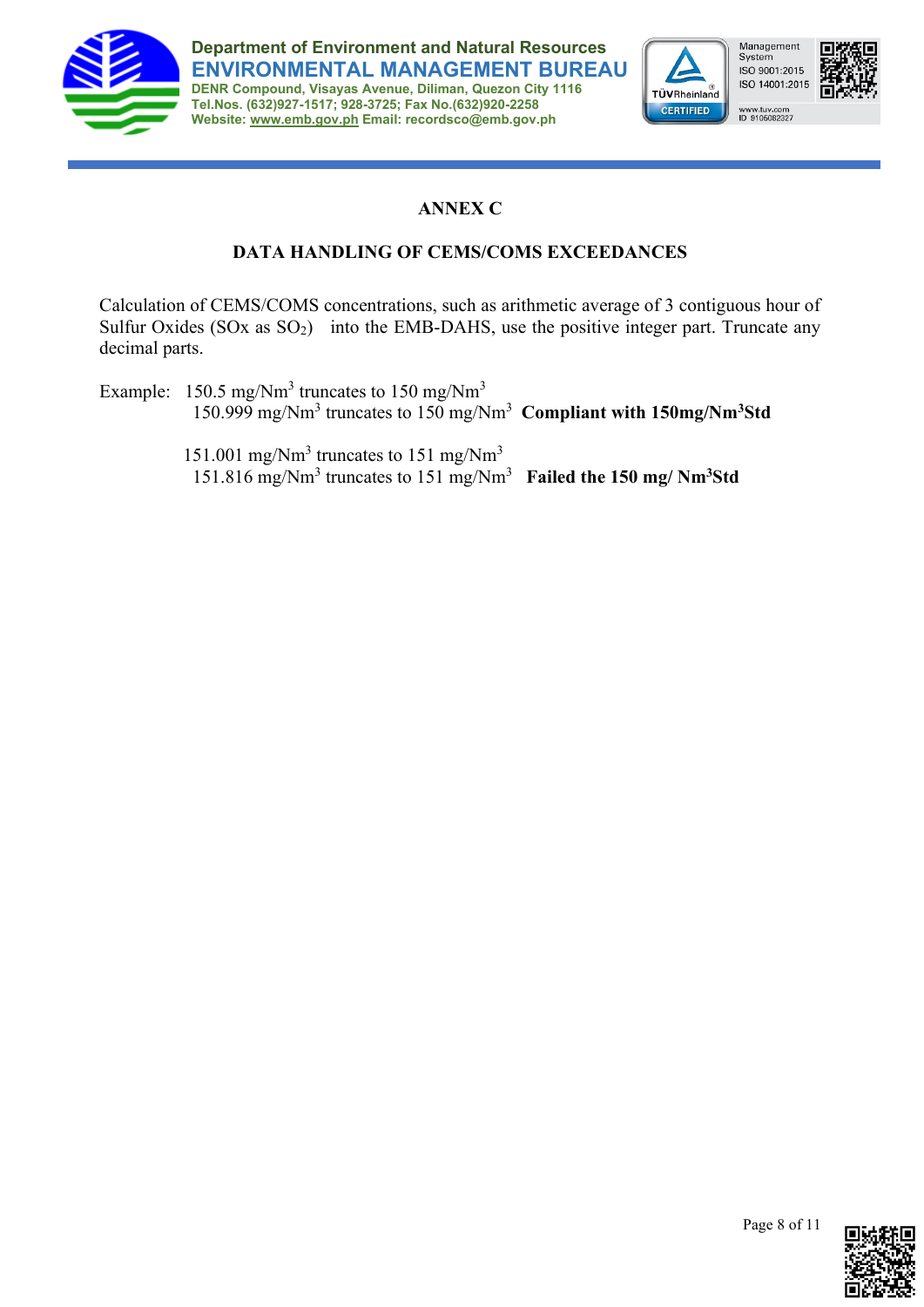# **ANNEX D DATA TRANSMISSION**

# **1. Opacity (any rolling five-minute period)**

e.g:

*30 % Opacity Exceedance No.1 for Day 1:* 8:05AM to 8:10AM

5-minute exceedance (1 hour average is composed of 12 X 5-minute reading) (**reported 8:10AM)**

*30 % Opacity Exceedance No.2 for Day 1:*

9:10AM to 9:15AM

5-minute exceedance (1 hour average is composed of 12 X 5-minute reading) (**reported 9:15AM)**

# *Note: Show cause order (SCO) reported for Day 1, showing Exceedance No.1 and No.2*

*Exemption:* As per Section 2 (b) of Rule XXV of DAO 2000-81-Visible Emission Standards for Smoke and Opacity, exceptions to the requirements stated herein may be allowed under the following circumstances:

1. The opacity limit hereinbefore prescribed shall not apply to the emission of dark smoke for less than five (5) minutes in a period of one  $(1)$  hour provided that the total period of such emission shall not exceed an aggregate of fifteen (15) minutes in any twenty-four (24) hours;

# **Scenario 1: Day 1**

Opacity=21% ( 0400 -0404); 30%(0415-0418); 45%(0445-0448)

Opacity Exceedance  $>20\% = 4$  minutes + 3minutes + 3Minutes = 10 minutes

Evaluation: < 5minutes per occurrence; within 1 hour; < 15 minute Aggregate, within 24 hour cut off

# **Scenario 2: Day 2**

Opacity=23% ( 0400 -0406); 32%(0410-0418); 41%(1200-1207 –Sept 13,2020 )

Opacity Exceedance  $>20\% = 6$  minutes  $+ 8$  minutes  $+ 7$  Minutes  $= 21$  minutes

Evaluation:  $\leq$ 5minutes per occurrence; not within 1 hour ; > 15 minute Aggregate, passed 24 hour cut off  $(0000 \text{ to } 1200)$ 

# **2. Particulate Matter (PM) any rolling one-hour average, reported every 5-minutes**

e.g:

*Exceedance No.1 for Day 1: 300 mg/Nm<sup>3</sup>* 8:05AM to 9:05AM 1 hour exceedance (1 hour average is composed of 12 X 5-minute reading)

(**reported 9:05AM)**

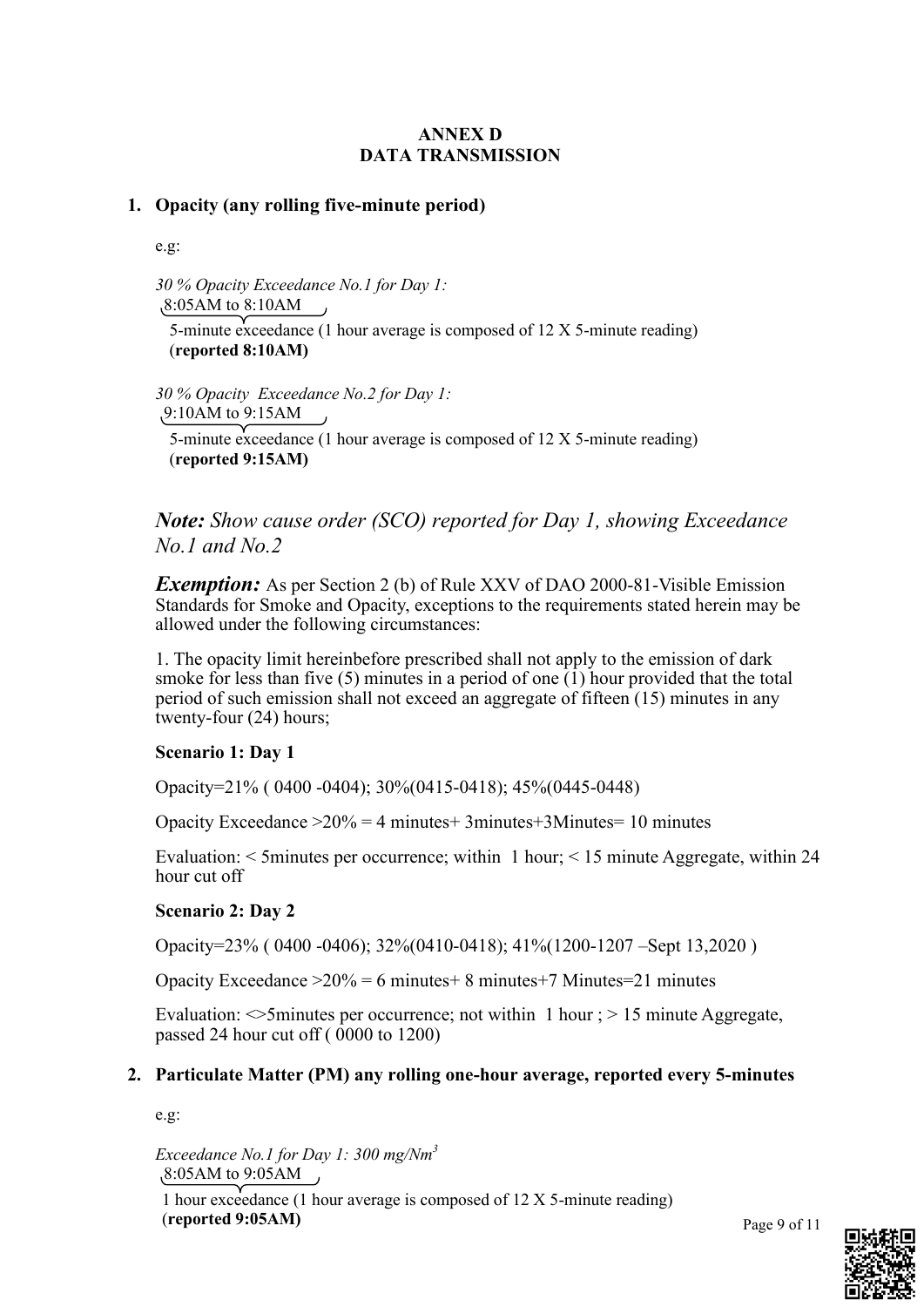*Exceedance No.2 for Day 1: 206 mg/Nm<sup>3</sup>* 8:10AM to 9:10AM 1 hour exceedance (1 hour average is composed of 12 X 5-minute reading) (**reported 9:10AM)**

*Exceedance No.3 for Day 1: 345 mg/Nm<sup>3</sup>* 9:10AM to 10:10AM 1 hour exceedance (1 hour average is composed of  $12 X 5$ -minute reading) (**reported 10:10AM)**

*Exceedance No.4 for Day 1: 230 mg/Nm<sup>3</sup>* 1:10AM to 2:10AM 1 hour exceedance (1 hour average is composed of 12 X 5-minute reading) (**reported 2:10AM)**

*Note: Show cause order (SCO) reported for Day 1, showing Exceedance No.1, No.2, No.3, and No.4.* 

**3. Oxides of Sulfur as Sulfur Dioxide (SO<sup>X</sup> as SO<sup>2</sup> and NO<sup>X</sup> as NO<sup>2</sup> ) : (any arithmetic average of three contiguous one-hour periods, reported every 5 minutes);**

e.g:

*Exceedance No.1 for Day 1: 900 mg/Nm<sup>3</sup> New Source, Fuel Burning*  8:05AM to 11:05AM

3 hours exceedance (3-hour average is composed of 3 X 12 X 5-minute reading) (**reported 11:05AM)**

*Exceedance No.2 for Day 1: 830 mg/Nm<sup>3</sup> New Source, Fuel Burning* 8:10AM to 11:10AM

3 hours exceedance (3-hour average is composed of 3 X 12 X 5-minute reading) (**reported 11:10AM)**

*Exceedance No.3 for Day 1: 930 mg/Nm<sup>3</sup> New Source, Fuel Burning* 1:10PM to 4:10PM

3 hours exceedance (3-hour average is composed of 3 X 12 X 5-minute reading) (**reported 4:10PM)**

*Note: Show cause order (SCO) reported for Day 1, showing Exceedance No.1, No.2 and No.3*

**4. Carbon Monoxide (CO) (any rolling arithmetic average of four contiguous onehour, reported every 5-minutes)**



Page 10 of 11